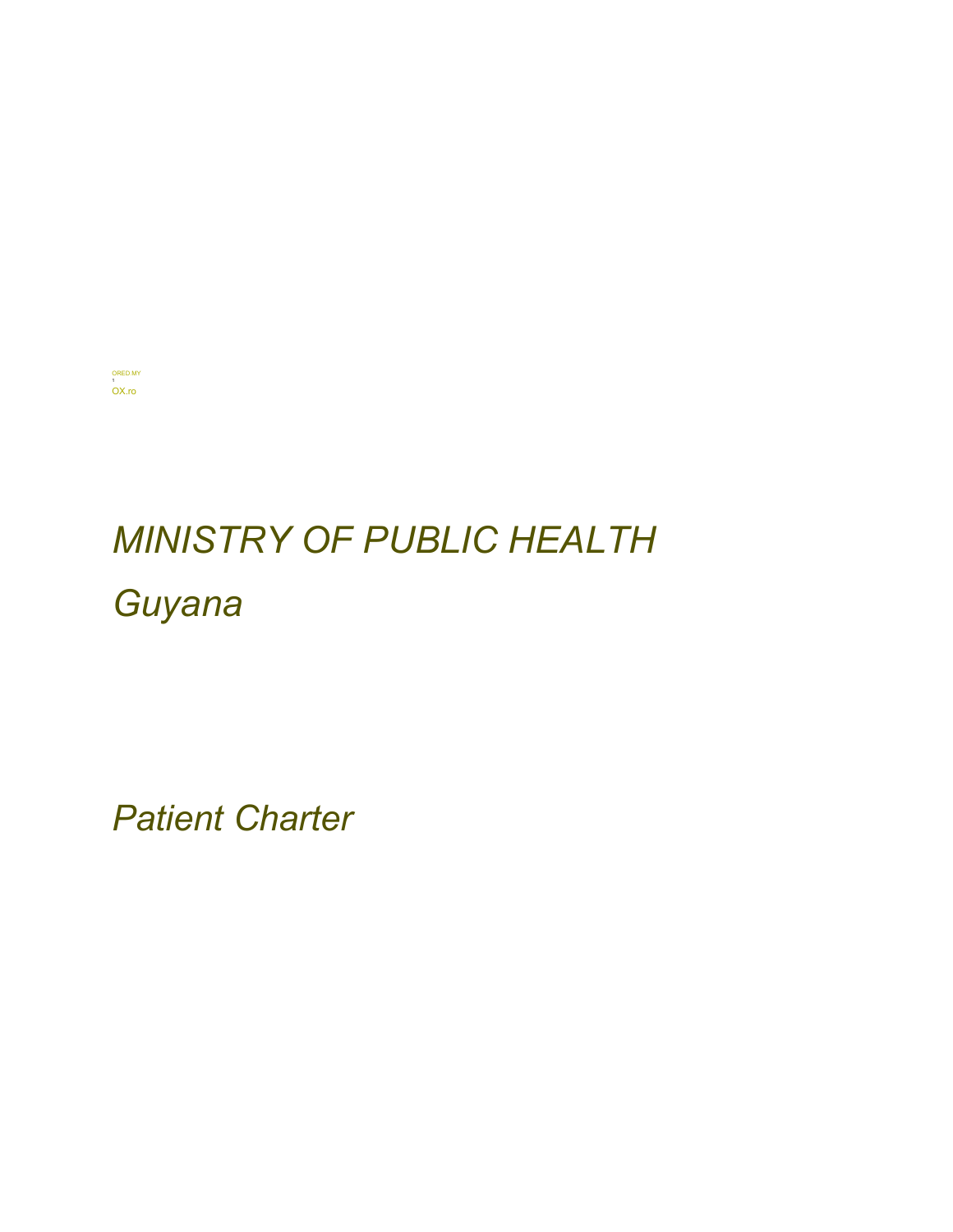## Chief Medical Officer

October 2018

Patients Charter

Ministry of Public Health Lot 1 Brickdam, Stabroek **Georgeto** wn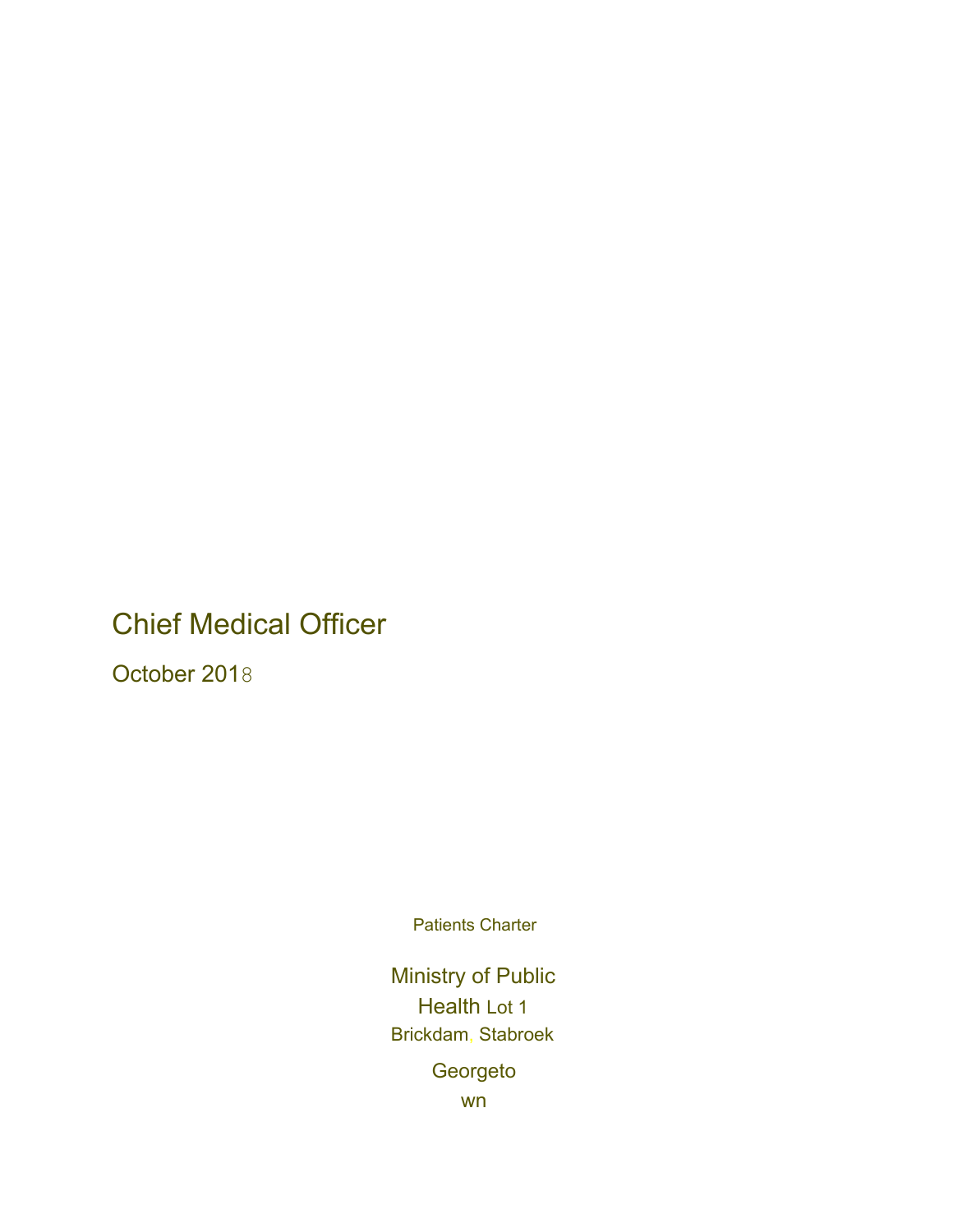#### **GUYANA**

## **Right of Information**

*Every patient has t*he *right to acc*e*ss all information regarding their s*t*at*e *of health, the health service*s *available and h*ow *to u*s*e them.*

 $\cdot$  The patient has the right to receive clear information from the health Care **Service** 

Provider in an easily accessible way. This should include information about the state of the patient's health, including medical data, proposed medical procedure, risk and advantages of every alternative procedure and treatment and possible effect of the non-use of medical treatment. This information should particularly take into account the religious and ethnic orientation and language understood by the patient.

• The patient has the right to view his or her clinical file and medical records, to photocopy,

to ask questions about the contents and obtain the correction of any errors the records might contain.

. The patient has the right to know the name and **position** of their health care provider; the health care provider should have visible identification containing his*/*her name and area of specialization if any.

- **. The patient has the right to be informed about rules and policies of the hospital or health center that he***/***she visits.**
- **The patient has the right to receive information on self care that will help to relieve symptoms, recover and will reduce risk of complications.**

**Right to Respect**

*All patie***nts** *shall have their dignity r***especte***d.*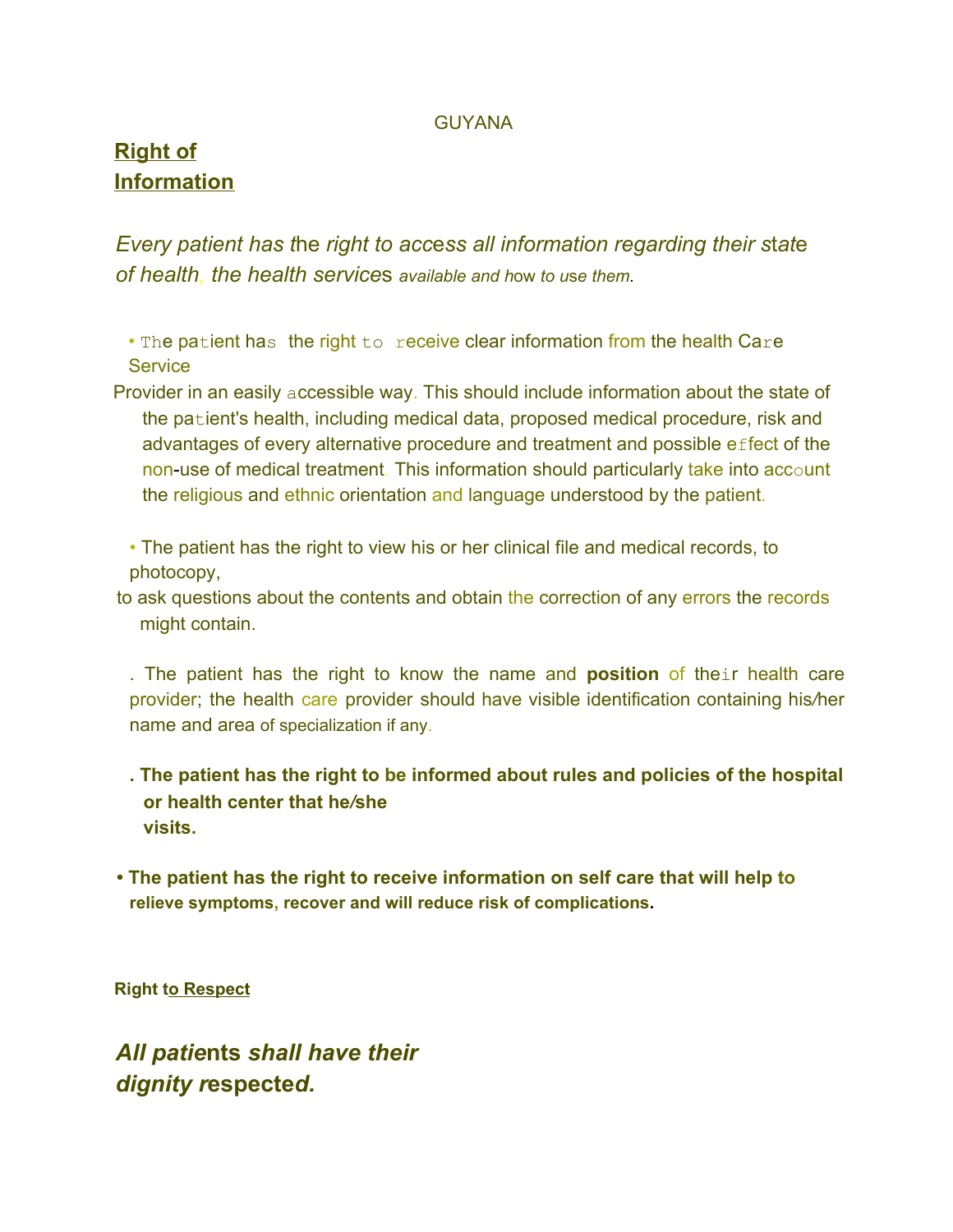#### **The patient has the right to considerate and respectful care at all times. The care of the patient includes consideration of the physical, spiritual, psychosocial and cultural background of the patient and how these might influence the patient's health and illness.**

#### **In the spirit of compassion and respect, care and comfort are provided to the patient with low prognosis and their families.**

#### **Forward**

I am pleased to issue this third edition of the Patient Charter developed jointly by the Ministry of Public Health, Guyana and several stakeholders. This publication comes on the backdrop of the Ministry's efforts as outlined in the health strategic, *"Health Vision 20*2*0*" to ensure that a high quality of health service of an acceptable quality is delivered to our people with the aim of building confidence in the public health care system and improving the health of all in Guyana.

This charter outlined the basic elements of the rights, role and responsibly of anyone who the public health care system interacts with as a "patient." The purpose of Guyana's Patient Charter is to ensure that every Guyanese, regardless of age, gender, religion, national origin, social class or geographical location is aware of his or her rights to access health care services and their rights while in the care of a health professional.

Every patient has the right to receive services from health care providers that is based on courtesy, human dignity, patience, empathy and tolerance. Every patient has an obligation to cooperate with health workers and to actively participate in his/her own health care.

> *D***r. S***hamd***eo** *Per***s***aud Chief Medical Officer*

#### **Right to safe care and treatment**

*Every patient has t*he *right to rec*e*ive saf*e *and effective medical and*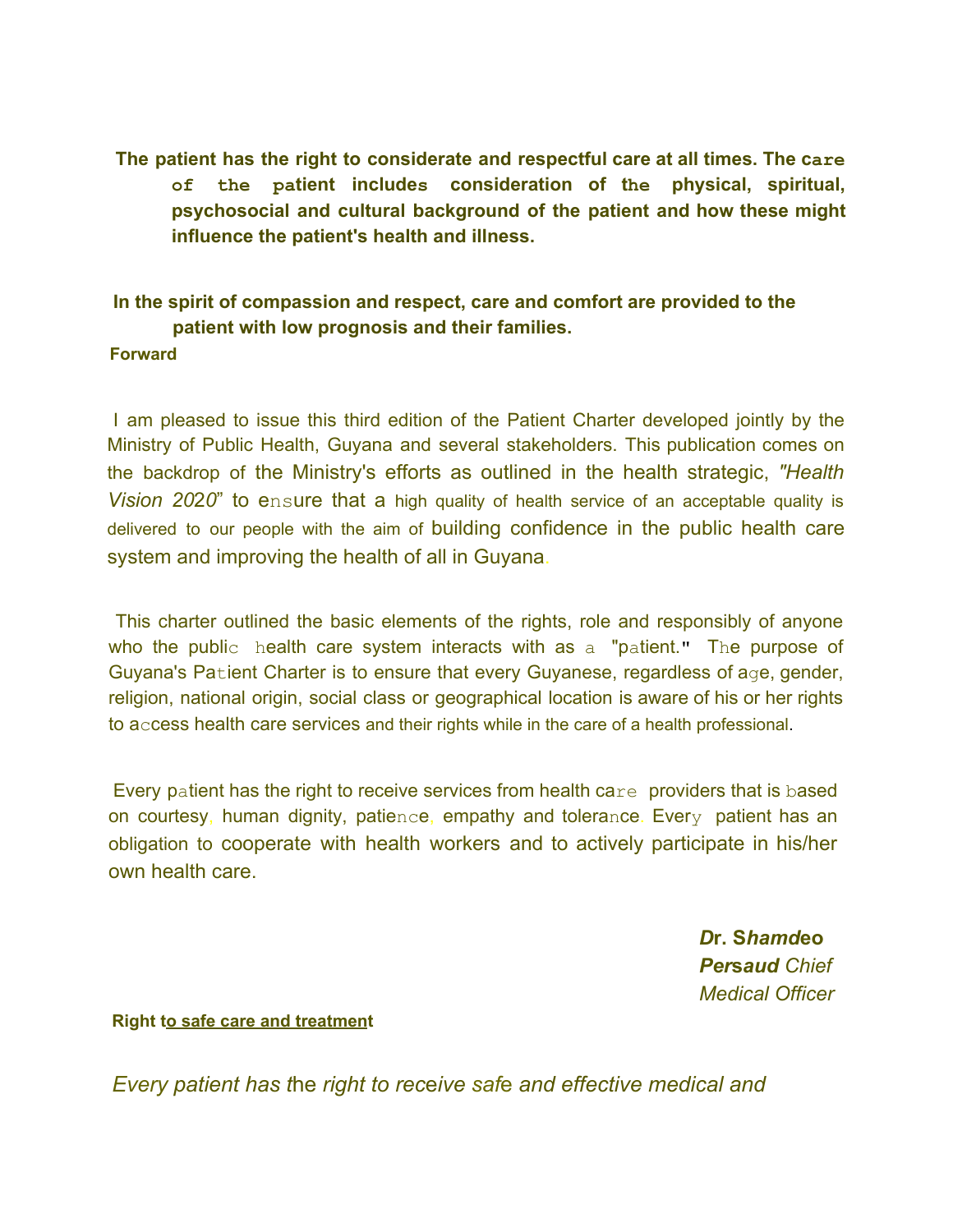#### *nursing care from prof*e*ssional r*e*gistered health care worker*s.

The patient shall have the right of medical care appropriate to the needs of his or her health. These services shall be available and accessible continuously to everybody on an equal basis and without any discrimination and according to the financial, human and material resources which society is in a position to make available.

Whenever circumstances call for a selection among patients for specific medical care, this shall be made without discrimination, in a fair manner and shall be based on medical criteria.

•

The patient has the right to be relieved of anything that making him or her (such as pain or dist $r$ ess) uncomfortable according to the available scientific knowledge.

The patient has the right to safe care and treatment according to the available local medical technical advancement

#### **Right to Choice**

*Every patient has the right to make choices about utilizing available health servic*e*s on the basis of adequate information.*

• The health services has the duty to provide the patient with information on the various centers and **health practitioners** available to provide certain **preventative, diagnostic and treatment services so that the patient can make a choice about a facility to attend for a particular health problem.**

**• The patient has the right to discuss with the physician the treatment options, including the use of oral medications in cases where they would be equally effective as injections. They may seek and obtain a second opinion.**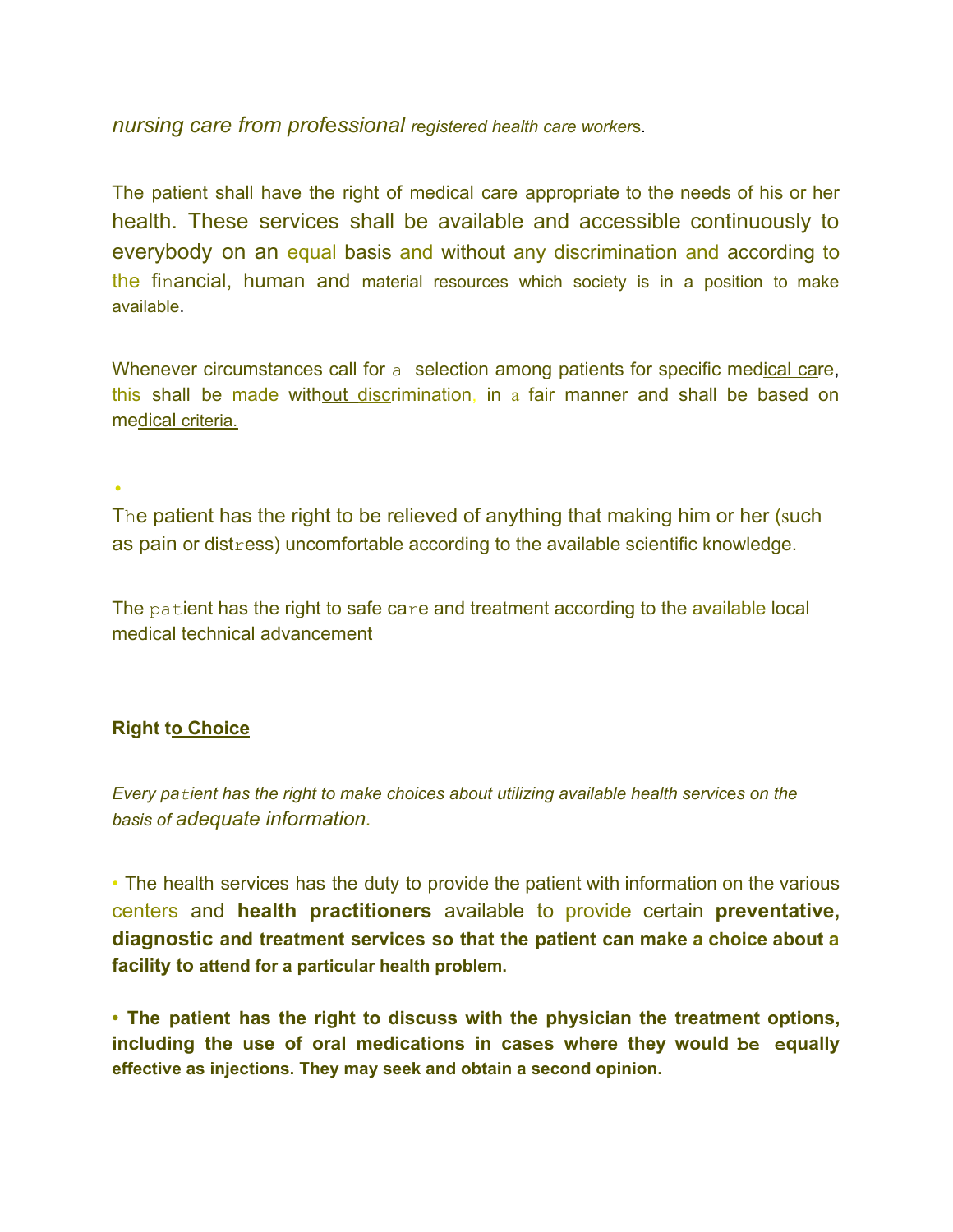• The patient has the right to decide seeking a second opinion if he*/*she has doubts about the diagnosis or proposed treatment.

• The patient has the right to have his or her moral and cultural beliefs as well as his religious and philosophical convictions respected.

**Right to Consent** *Every patient has the right to activ*el*y participate in the decision r*e*garding his or her health.*

• The patient should be given all information to a needed treatment or an operation, including

any associated risks and discomfort, side-effects and alternatives when necessary. **. This information should be giv**en with enough advance time **and using a language**

**that is clear and understood t**o enable the patient to actively participate in the

therapeutic choices regarding his/her state of health.

• The patient has the right to refuse a treatment or a medical intervention.

• The patient has the right to refuse information about his or her health status until he/she is

prepared to handle it.

• In the case of a minor the consent shall be obtained from the parent **or**

**guardian. In the case of an adult in unconscious state or unable to understand,** consent shall be obtained from the closest relative with the authority to do so.

• In the case of an **emergency, when waiting for consent from a relative would delay urgent treatment, an exception can be made in allowing the responsible physician to take the decision regarding treatment in the best interest of the**

**patien**

**t.**

**• A patient shall only be included in medical research with informed consent. The**

**patient should be given clear information on the aims, methods and potential hazards or discomfort associated with participation in the research project. Every patient has the right to refuse participation and the**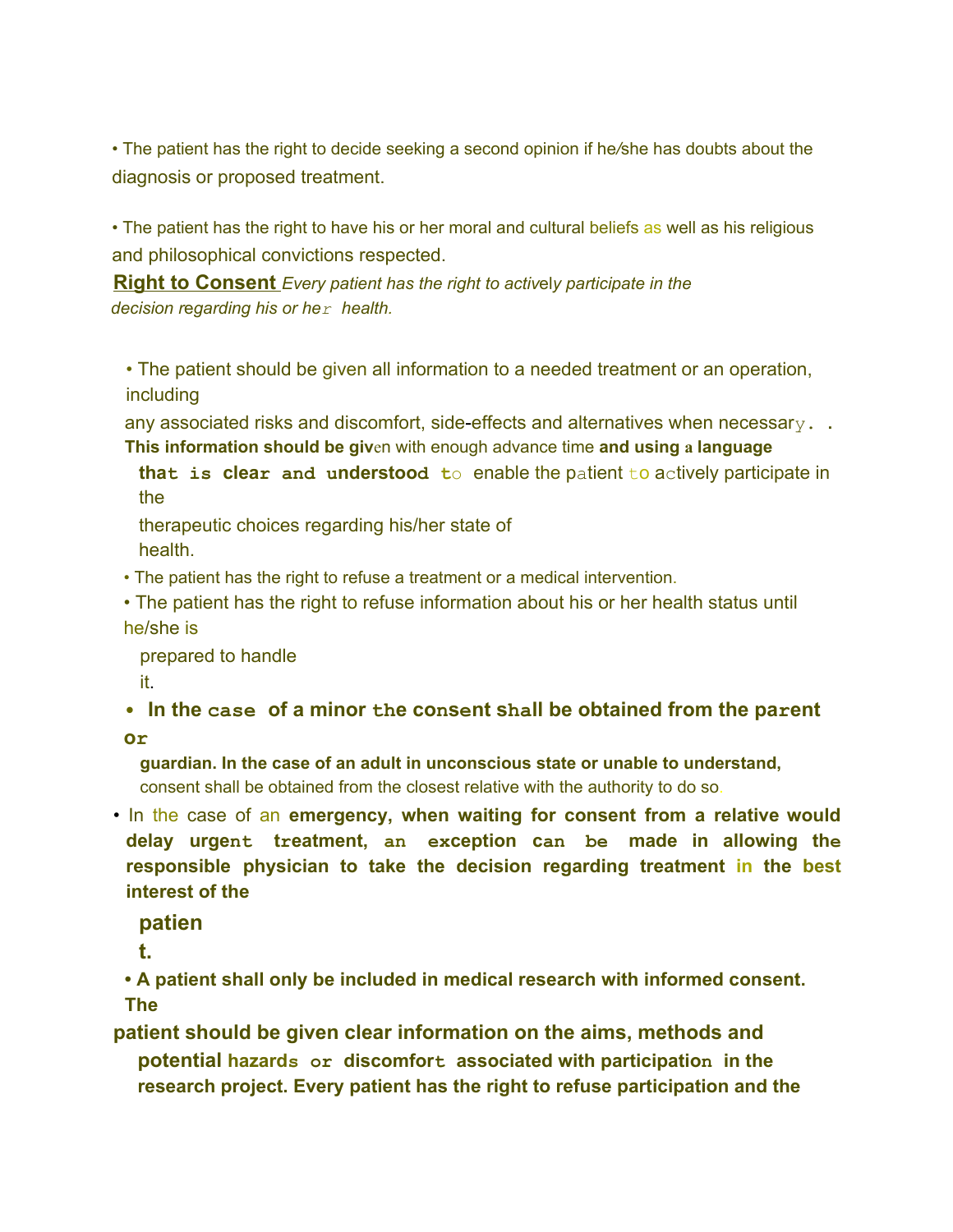**right to withdraw consent at any time.**

## **Right to privacy and confidentiality**

Every individual has the right to the confidentiality of personal information, including *information regarding his or h*e*r state of health and pot*e*ntial diagnostic or therapeutic* procedures, as well as the protection of his privacy during the performance of *diagno*s*tic exam*s*, specialist visits and medical/surgical treatment in general.*

• The patient's medical information such as the medical condition of the patient, the diagnosis,

- the prognosis and the treatment as well as any other information of a personal nature shall be kept confidential even after his or her death and shall not be revealed to any person or authority except as provided **by any law or court order.**
	- **• All data and information of the patient shall be kept in secured archives that are only accessible to authorized persons.**

**• Information of a patient's health status or treatment can only be disclosed to anyone not directly involved in the patient's care, with the patient's written informed consent or of a legally authorized representative, expect when required in terms of any law or court order.**

### **• The patient has the right to be interviewed and examined discretely in**

**surroundings that provide privacy and** *w***ith no other persons present who are not directly involved in the patient's care.**

**Right to Health Promotion and Preventative Services** *All Guyanese ha*v*e the right to receive health education and health promotion and pr*e*ventative servic*e*s that may help them to s*tay *healt*hy.

• Every individual has the right to services in order to prevent illness such as the right to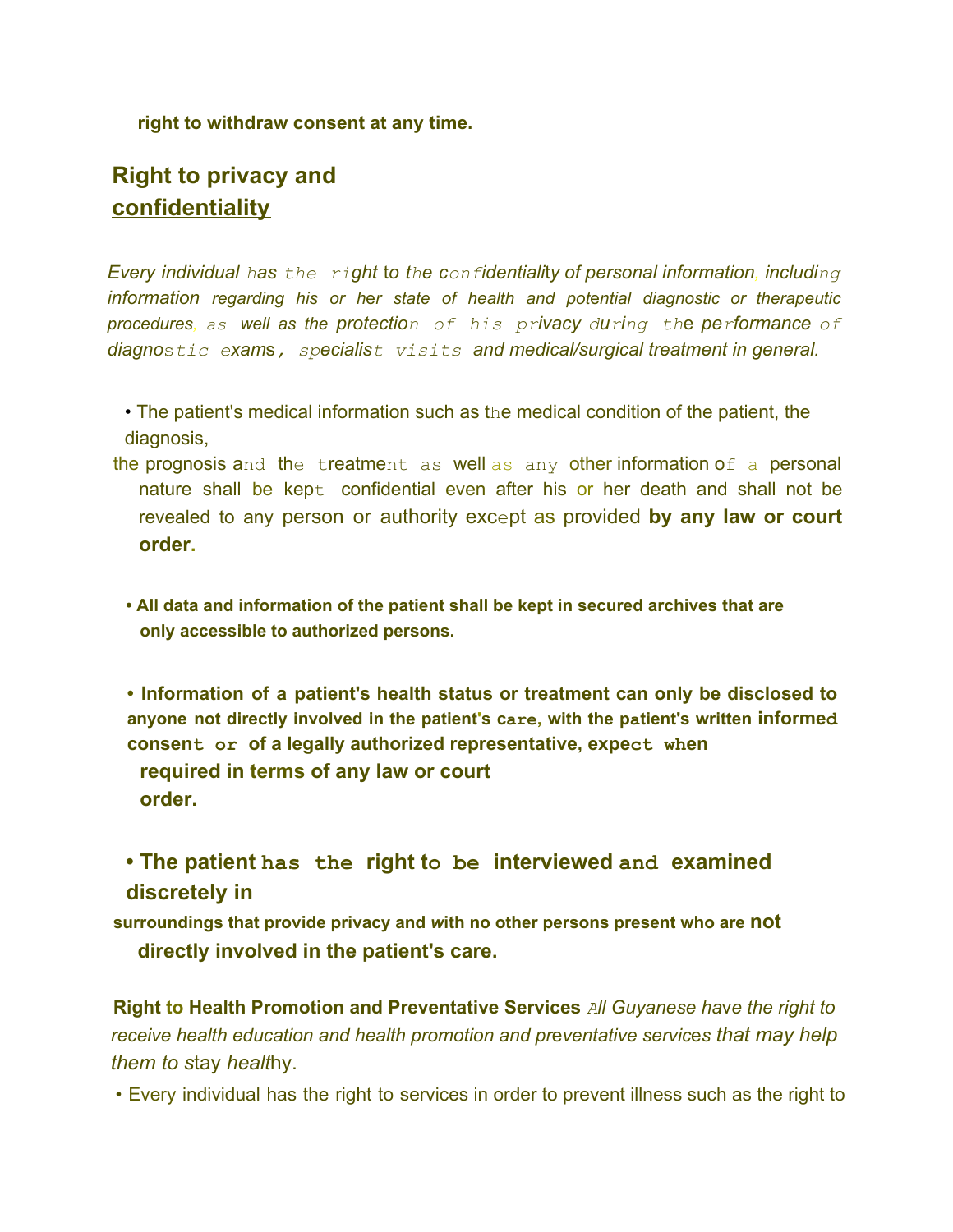benefit from health promotion programs developed by the health sector. This includes information to raise people's awareness on health **and the sharing of results of** important health

research.

• Patient has the right to benefit from health promotion programs developed by the health

sector. This information is to raise people's awareness, providing health procedures at regular intervals free of charge for various groups of the population at risk, and making the results of scientific research and technological innovation available of all. **Every individual has also the right to utilize preventive health services (such as vaccination) offered by the health sector to various groups of the population at risks.**

## **Patient's Obligations**

•

•

## **The responsibility to supply information**

You have the responsibility to provide accurate information which the health professional requires about your health including, your complaints, medication, previous diseases and previous hospitalizations or visit to health care provider. You shall inform the health professional if you are under the care of another health professional or traditional healer in connection with the same complaint. You are responsible for communicating whether you have or have not understood the instructions for the treatment given to you and self care. You are responsible to provide information on any change in your conditions or adverse reactions of medicines.

The responsibility to comp**ly with agreed treatment or rehabilitation procedures**

Once you agree with the treatment given, you are responsible to comply with the instructions specified. If in the course of the treatment you change your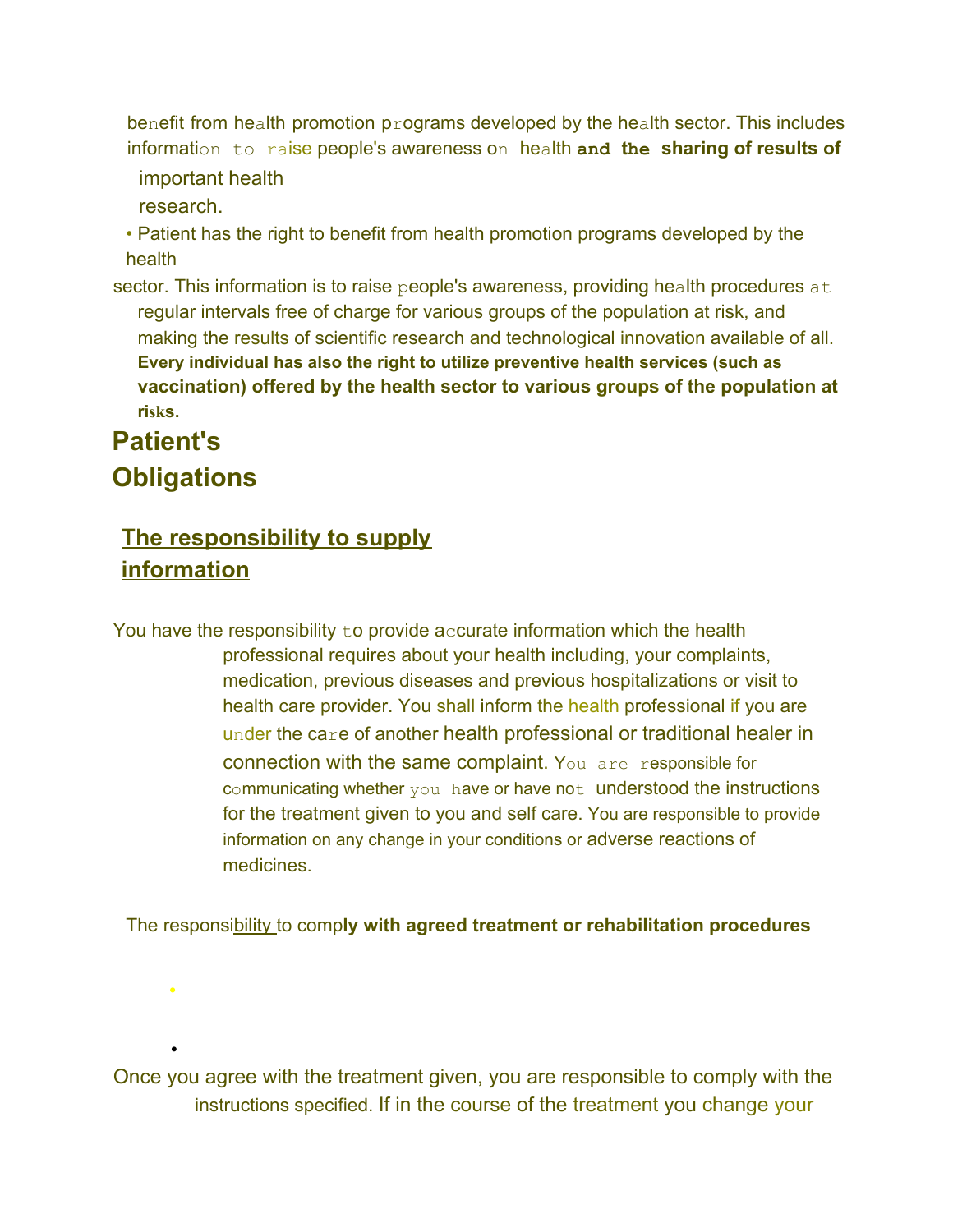opinion about continuation of the treatment given to you, for whatever reason, you have the responsibility to discuss this with the health professional.

## **The responsibility to accept consequences of one's own informed decisions**

•

•

•

•

You are responsible for your own decisions taken, including for the consequences of refusal of treatment. Once informed, you shall accept the responsibility for engaging in unhealthy risk behavior such as smoking, excessive alcohol consumption or other substance abuse, physical inactivity, unhealthy food consumption, unhealthy sexual lifestyle etc.

#### **The responsibility to respect the rights of other patients and of health providers**

Your conduct must be in such a way that it does not interfere with the well being or rights of other patients or the rights of the health staff. You shall not ask or pay a health professional to provide false certificates with incorrect information.

**The responsibility to utilize the health care system properly and comply with regulations**

You shall respect the property of the hospital or health center. You shall comply with the regulations for visiting and following the rules concerning patient conduct. You shall not waste medical resources unnecessarily. •

## **The responsibility to accept all preventive measures sanctioned by policy and law**

**Under provisions of the Public Health (School Children) Immunization Act Chapter 35:02 of 1974 requires that all school age children (3 years 9**